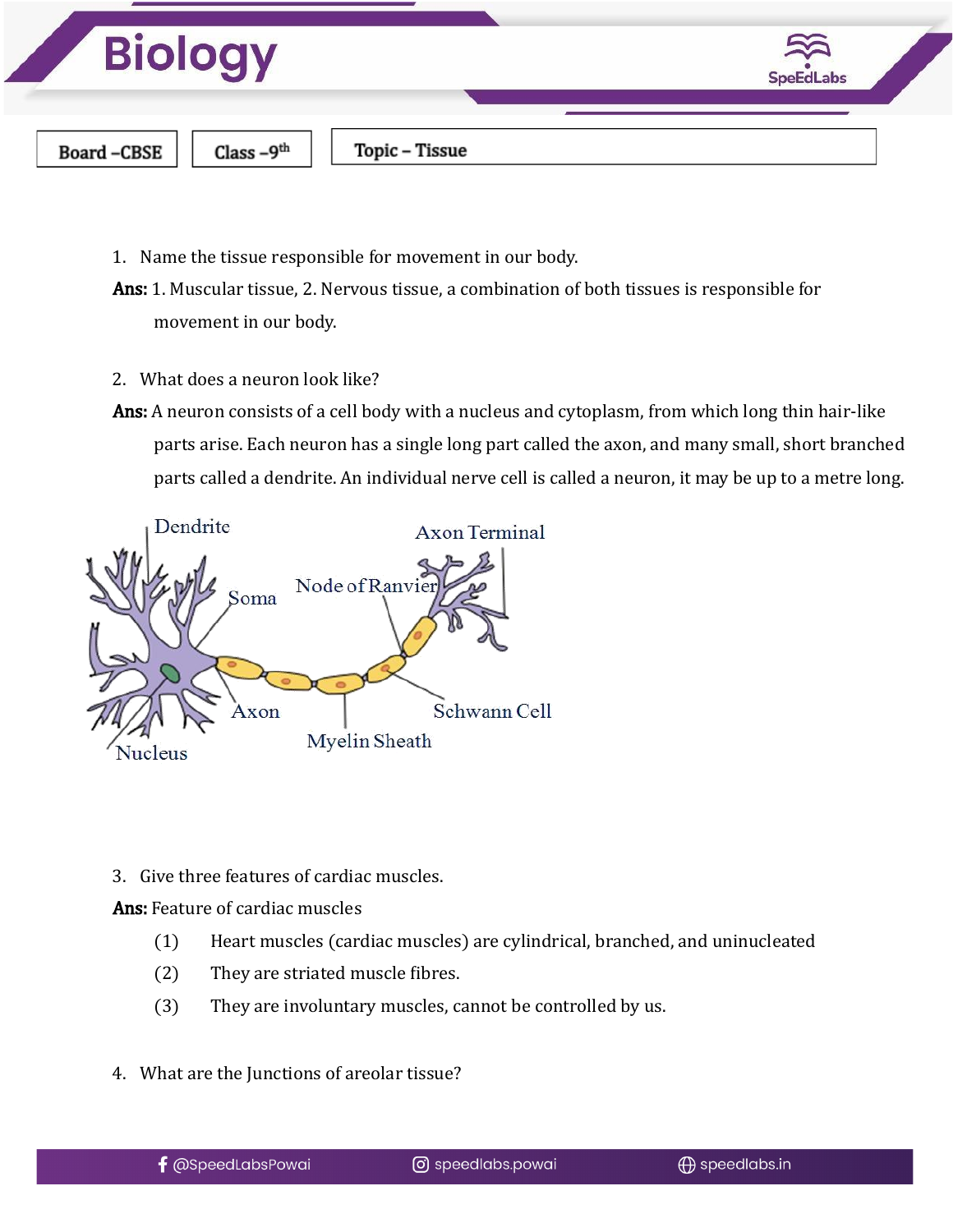

It fills the space inside the organs, supports internal organs, and helps in the repair of tissues.

5. How are simple tissues different from complex tissues in plants?

Ans: Simple tissues are made up of one type of cell which coordinates to perform a common function.

Complex tissues are made up of more than one type of cell. All these coordinate to perform a common function.

- 6. Differentiate between parenchyma, collenchyma, and sclerenchyma on the basis of their cell wall.
- Ans: Parenchyma: The cells have thin cell walls made up of cellulose. Collenchyma: The cells have cell walls thickened at the comers due to pectin deposition. Sclerenchyma: Their walls are thickened due to lignin deposition.
- 7. What are the functions of stomata?
- Ans: The outermost layer of the cell is called the epidermis and is very porous. These pores are called stomata. These stomata help in the transpiration and exchange of gases.

#### 8. Diagrammatically show the difference between the three types of muscle fibers. Ans:

Striated muscles

- (1) They are connected to bones (Skeletal muscles).
- (2) They are voluntary muscles.
- (3) The cells are long, cylindrical with many nuclei, and are unbranched. Smooth muscles
- (1) They are found in the alimentary canal and lungs.
- (2) They are involuntary muscles.
- (3) They are spindle in shape and have a single nucleus.

Cardiac muscles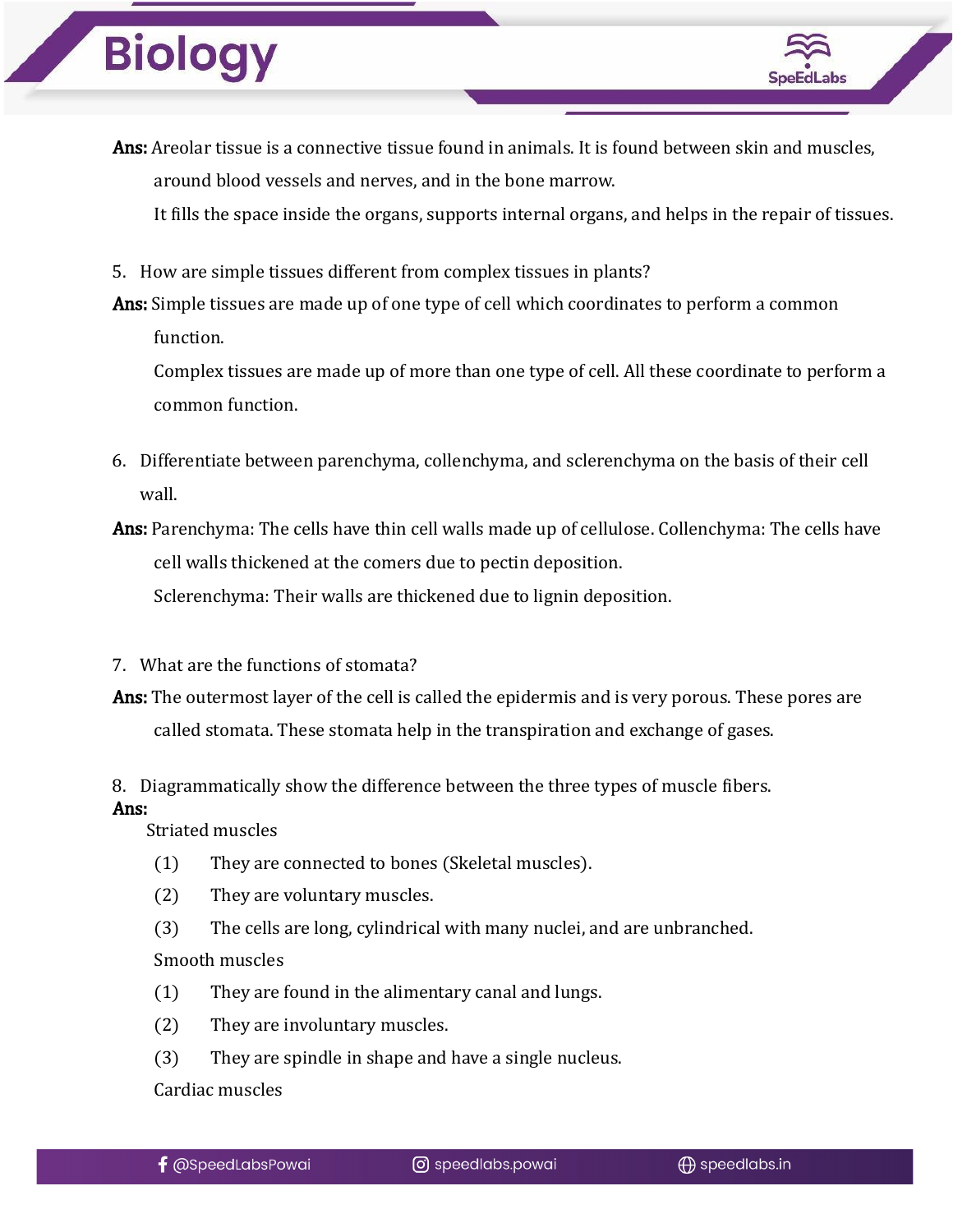

- (1) They are found in the heart.
- (2) They are involuntary in action.
- (3) They are branched and have one nucleus.



- 9. Identify the type of tissue in the following: Skin, the bark of the tree, bone, lining of kidney tubule, vascular bundle.
- Ans: (a) Skin—Striated squamous epithelium
	- (b) The bark of tree—Cork, protective tissue
	- (c)Bone—Connective tissue
	- (d) The lining of kidney tubule—Cuboidal epithelium tissue
	- (e)Vascular bundle—Conducting tissue
- 10. Give the functions of bone.

Ans: The functions of bone are:

- (i) It provides shape to the body.
- (ii) It provides skeletal support to the body.
- (iii) It anchors the muscles.
- (iv) It protects vital body organs like the brain, lungs, etc.
- 11. What are the functions of areolar tissue?

Ans: Functions are:

- (i) It helps in the repair of tissues after an injury.
- (ii) It also helps in combating foreign toxins.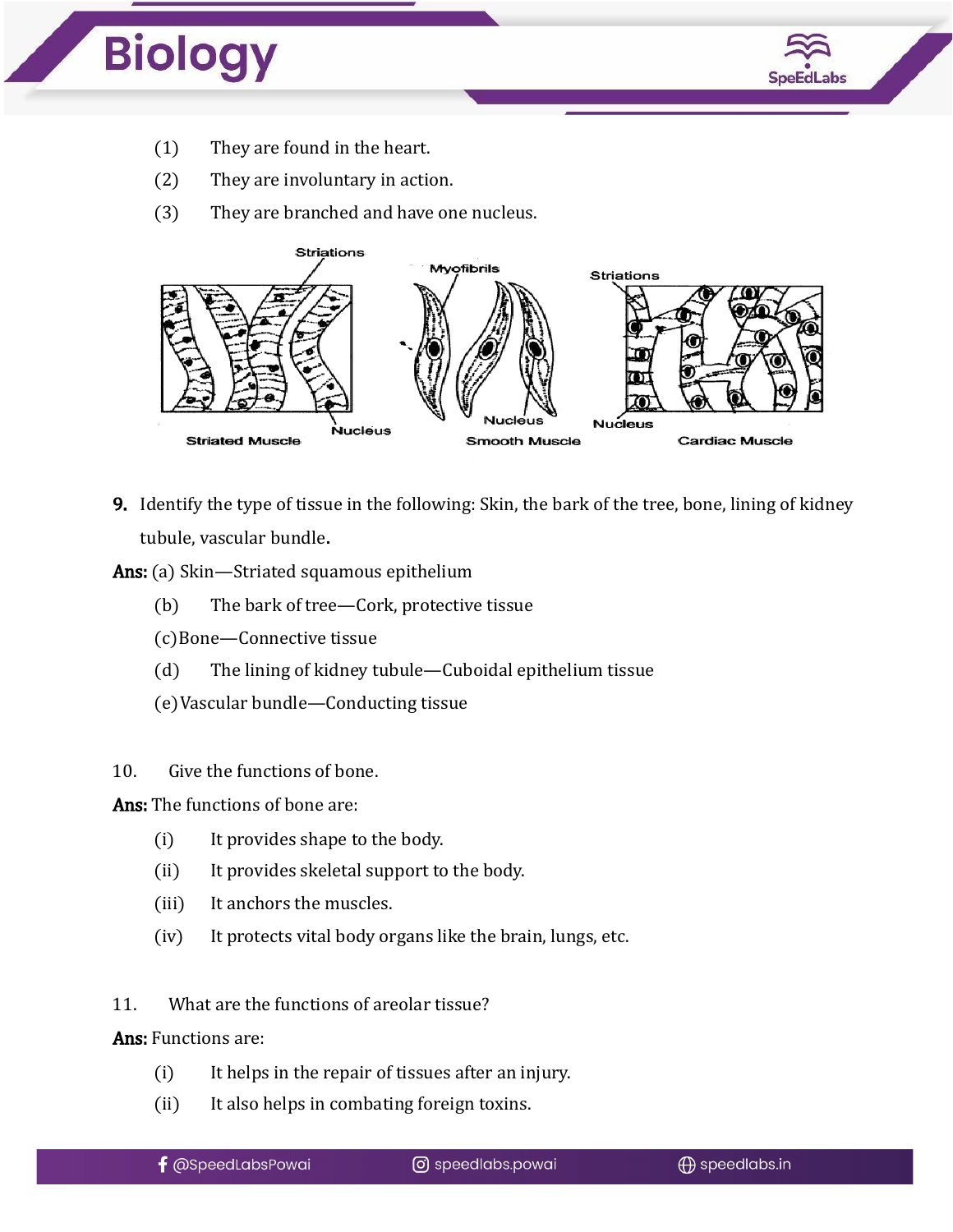



(iii) It fixes skin to underlying muscles.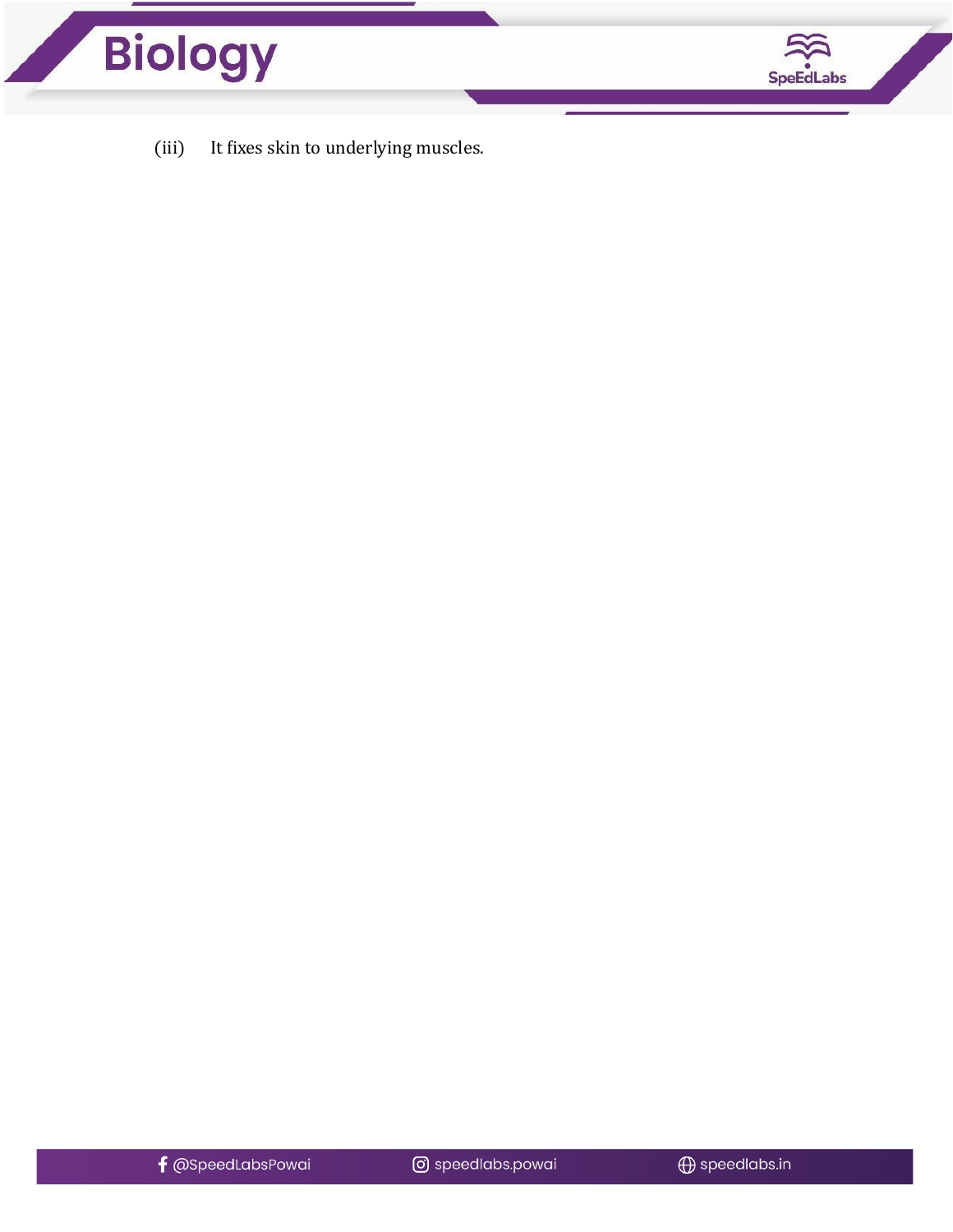

- 12. Why does epidermal tissue have no intercellular space?
- Ans: The epidermal (layer) tissue forms a protective outer covering for the plants and protects the internal parts of the plant. It aids in the protection against loss of water, mechanical injury, and invasion by parasitic fungi.

For this protective role to play the continuation of cells is necessary, hence it does not have intercellular space.

13. Name and give the function of each cell of the xylem.

- Ans: Xylem consists of tracheids, vessels, and xylem parenchyma and xylem fibres. Tracheids and vessels—Allows the transport of water and minerals. Xylem parenchyma—Stores food and helps in the sideways conduction of water. Xylem fibres—Are supportive in function.
- 14. Name all different types of tissues present in animals.

Ans: There are four main types of tissues present in animals.

- (a)Epithelial tissue is present on the outer and inner lining of the body.
- (b) Muscular tissue is made up of muscles, help in movement.
- (c)Connective tissue connects the different organs in the body.
- (d) Nervous tissue consists of nerve cells and is present in the nervous system.

15. Name three types of muscle tissues and give the function of each.

Ans: Three types of muscle tissues are:

- (a) **Striated muscle:** These muscles show alternate light and dark bands or striations. They are involuntary and present in skeletal tissues, helping in the movement of the body and bones.
- (b) **Smooth muscle:** These are involuntary muscles; control the movement of food in the alimentary canal, contraction, and relaxation of blood vessels. Present in iris, uterus, etc.
- $(c)$  Cardiac muscle: These muscles are present in the heart, help in the rhythmic contraction and relaxation throughout life.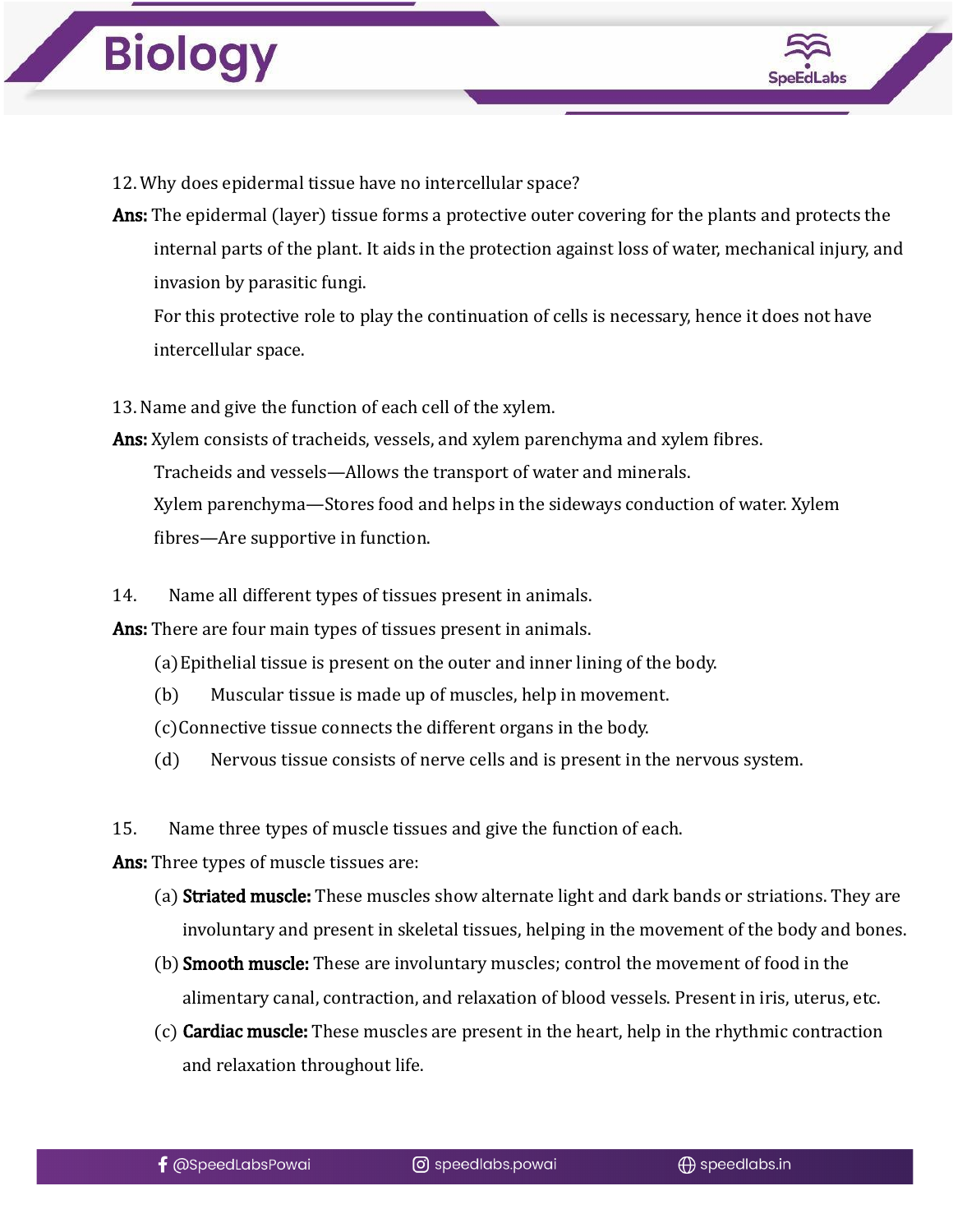

16. Name different types of meristematic tissue and draw a diagram to show their location.

Ans: The 3 different types of meristematic tissue are:

(a)Apical meristem—Function: growth in length.

- (b) Lateral meristem—Function: growth in thickness.
- (c)Intercalary meristem—Function: growth in internodes.



Location of meristematic tissue

17. Describe 'epidermis' in plants.

Ans: The epidermis forms the entire **outermost layer** of the plant. It is made up of a single-cell layer. It protects all the internal parts of the plant.

On aerial parts, the epidermis secretes a waxy, water-resistant layer on their outer surface.

This helps in protection against loss of water, mechanical injury, and invasion of parasitic fungi.

In leaves, the epidermis consists of small pores called stomata. These pores help in the transpiration and exchange of gases.

In roots, the epidermis has long hair-like parts that provide a greater surface for water absorption.

In desert plants, the epidermis has a thick waxy coating of the cuticle which acts as a waterproofing agent.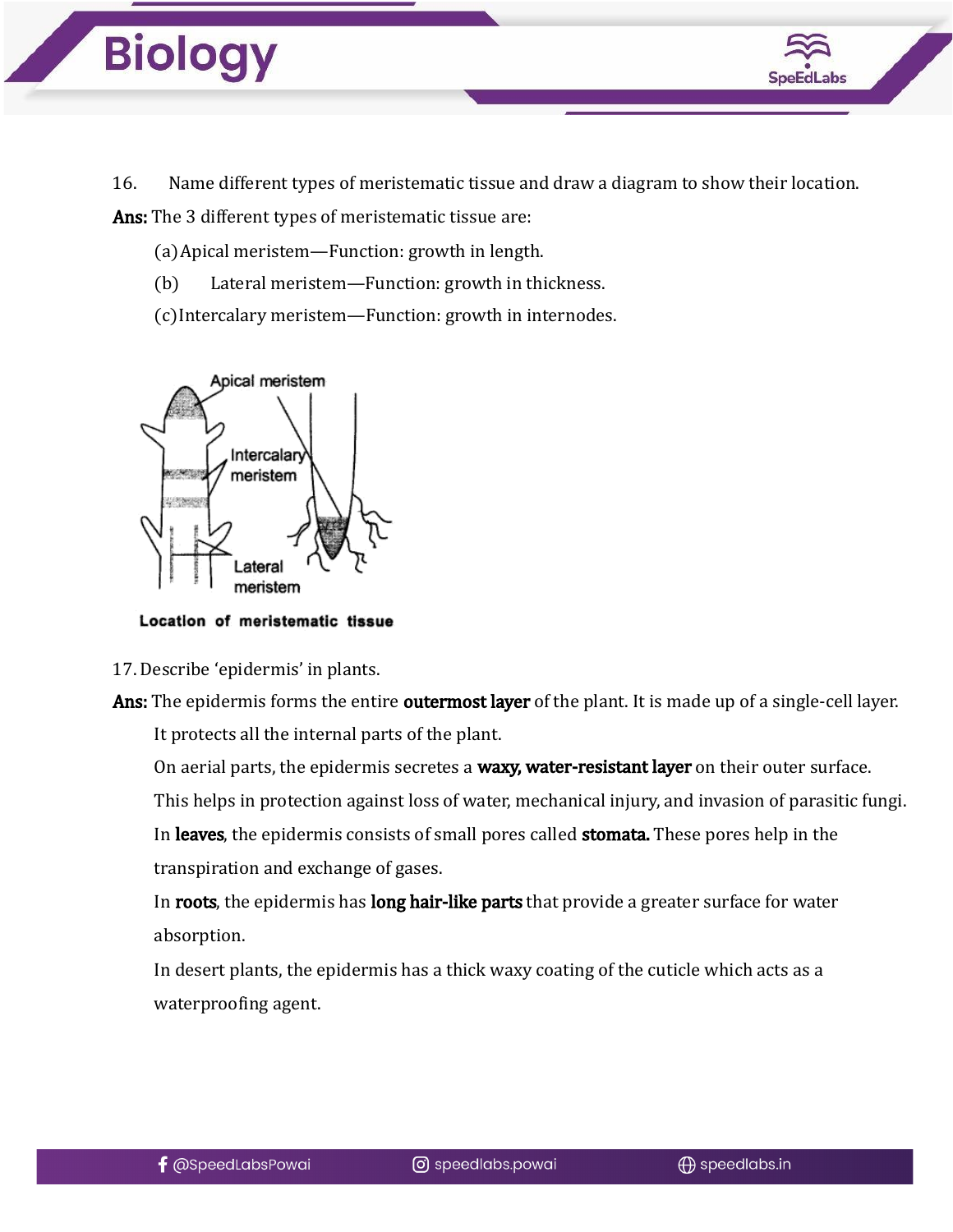

18. Explain the "complex tissue" of plants.

Ans: Complex tissues are made up of more than one type of cell. All these cells coordinate to perform a common function. These are—xylem and phloem. Both are conducting tissues and form a vascular bundle.

Xylem consists of—tracheids, vessels, xylem parenchyma, and xylem fibers. Most of these cells are dead. Tracheids and vessels help in water transportation, parenchyma stores food and help in the sideways conduction of water and fibers are mainly supportive in function. Phloem is made up of four types of elements—sieve tubes, companion cells, phloem fibers, and phloem parenchyma. It helps in the transportation of food in both directions, i.e. from leaves to roots and other parts of the plant.

19. Why is blood called connective tissue?

- Ans: The blood is composed of cells and plasma. Plasma is fluid and cells like red blood cells, white blood cells, and platelets are present in it. All these cells are connected due to plasma. It also transports food, water to different parts of the body and connects them.
- 20. Explain the structure, function, and location of nervous tissue.
- Ans: Structure: Nervous tissue consists of cells called nerve cells joined end to end (neurons). A neuron (nerve cell) consists of a cell body with a nucleus and cytoplasm. From these cell bodies, a long thin hair-like parts arise called an axon and many short branched parts called dendrites.

**Function:** Nervous tissue receives the stimuli and transmit the stimulus rapidly from one place to another within the body. The nerve impulse allows us to move our muscles and respond to any stimuli.

Location: Nervous tissue is present in the brain, spinal cord, and nerves. Function: Nervous tissue receives the stimuli and transmits the stimulus rapidly from one place to another within the body. The nerve impulse allows us to move our muscles and respond to any stimuli.

21. Name the three types of meristematic tissues.